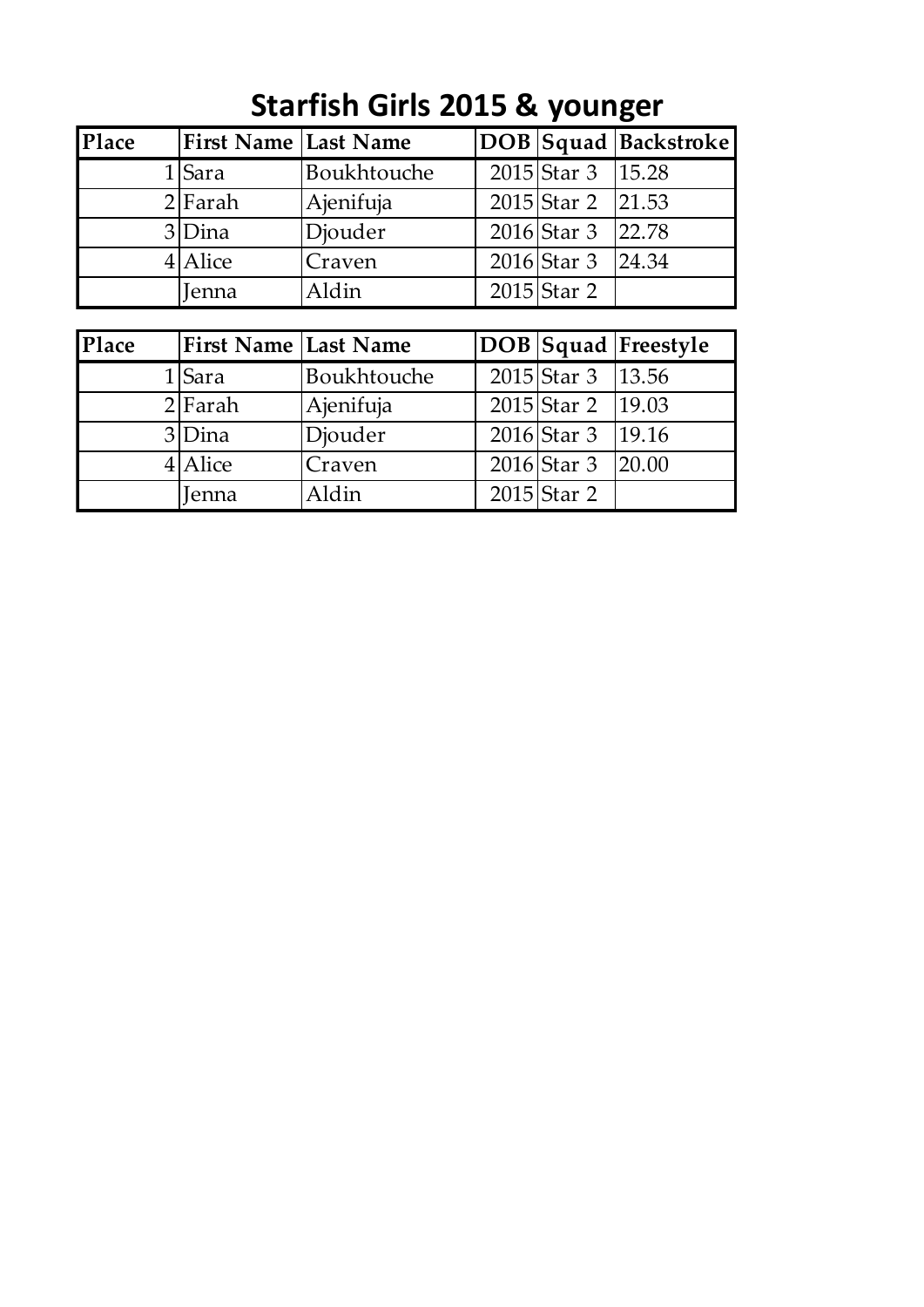| Place          | <b>First Name Last Name</b> |                  |               | <b>DOB Squad Backstroke</b> |
|----------------|-----------------------------|------------------|---------------|-----------------------------|
|                | $1$ Frances                 | Cocker           | $2014$ Star 1 | 13.78                       |
| 2 <sup>1</sup> | Elisa                       | Lamagna          | $2014$ Star 3 | 14.75                       |
|                | 3 Isabella                  | Pesce            | 2014 Star 2   | 15.87                       |
|                | 4 Sienna                    | <b>King</b>      | $2014$ Star 2 | 17.41                       |
|                | 5 Maria                     | Stergiou         | $2014$ Star 2 | 18.09                       |
|                | 6 Isabella                  | Marwaha          | $2014$ Star 3 | 18.16                       |
|                | 7 Lara                      | Hicks            | $2013$ Star 3 | 23.19                       |
|                | 8 Clementine                | Stafford-Deitsch | $2013$ Star 2 | 30.56                       |
|                | Eleanor                     | <b>Davies</b>    | 2014 Star 1   |                             |
|                | Leya                        | Filmon           | 2014 Star 1   |                             |
|                | Maja                        | Krupa            | $2014$ Star 2 |                             |
|                | Sophie                      | Baba             | $2013$ Star 3 |                             |
|                | Kaja                        | Peksa            | 2012 Star 1   |                             |
|                |                             |                  |               |                             |
|                |                             |                  |               |                             |
| Place          | <b>First Name Last Name</b> |                  |               | <b>DOB</b> Squad Freestyle  |
|                | 1 Clementine                | Stafford-Deitsch | $2013$ Star 2 | 13.81                       |
|                | $2$ Frances                 | Cocker           | $2014$ Star 1 | 14.40                       |
|                | $3$ Elisa                   | Lamagna          | $2014$ Star 3 | 16.25                       |
|                | $4$ Isabella                | Pesce            | $2014$ Star 2 | 16.62                       |
|                | $5$  Isabella               | Marwaha          | $2014$ Star 3 | 16.82                       |
|                | 6 Maria                     | Stergiou         | $2014$ Star 2 | 17.78                       |
|                | 7Sienna                     | King             | $2014$ Star 2 | 17.85                       |
|                | 8 Lara                      | Hicks            | 2013 Star 3   | 23.25                       |
|                | Eleanor                     | Davies           | $2014$ Star 1 |                             |
|                | Leya                        | Filmon           | 2014 Star 1   |                             |
|                | Maja                        | Krupa            | $2014$ Star 2 |                             |
|                | Sophie                      | Baba             | $2013$ Star 3 |                             |

## **Starfish Girls 2014 & older**